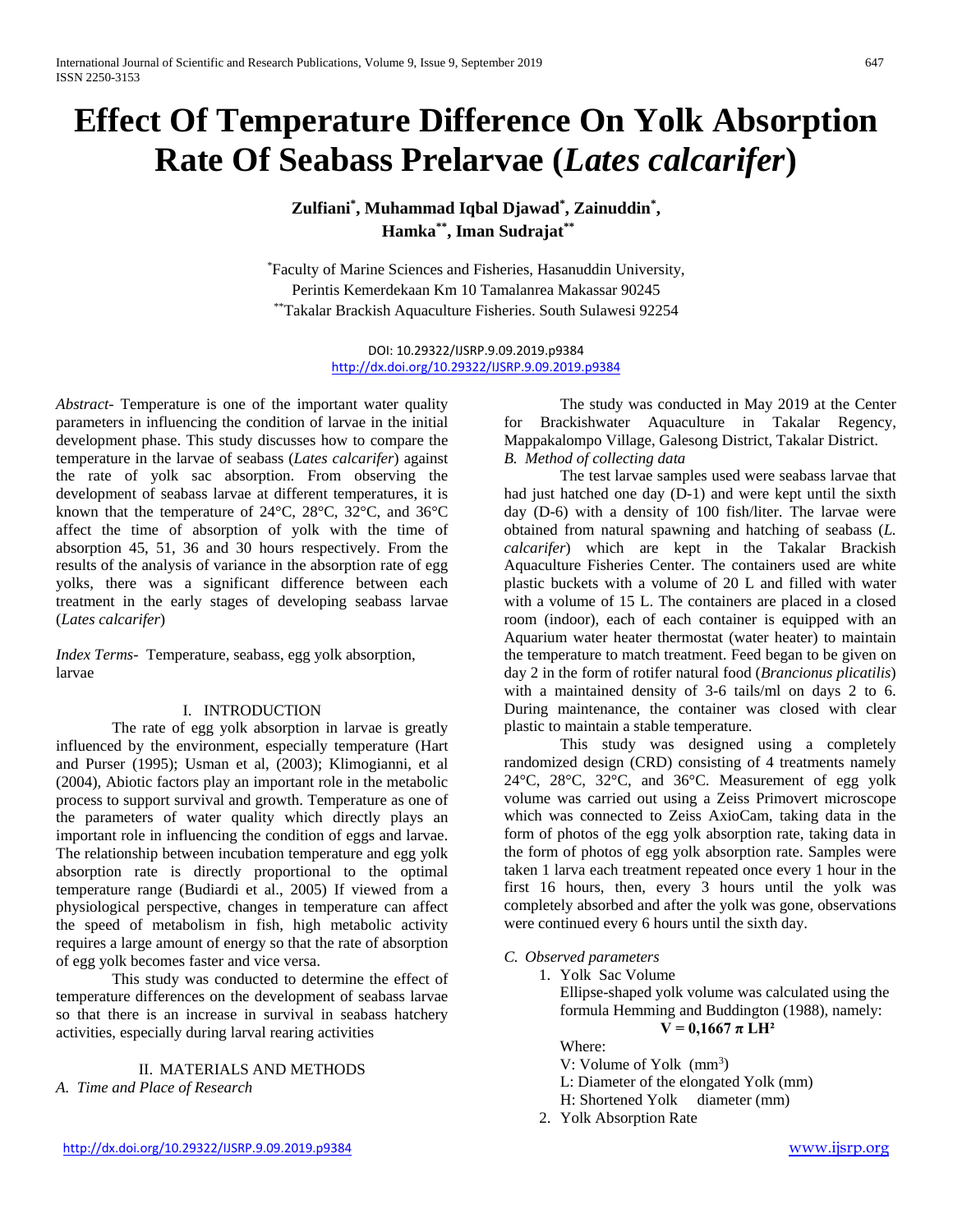Yolk sac absorption rate using the formula Hemming

and Buddington (1988), namely:  

$$
\mathbf{YS} \frac{1}{t} \cdot \mathbf{Ln} \frac{v_t}{v_o}
$$

Where:

YS: Yolk absorption rate (mm<sup>3</sup>/hour) Vo: Initial yolk sac volume (mm<sup>3</sup>) Vt: Final yolk volume  $(mm<sup>3</sup>)$ 

T: Time (hour)

Data obtained from tabulated observations are presented in tabular or graphical form and analyzed with oneway Variance Analysis with a confidence level of 95%. If the results of the analysis show that there is a real influence, then the W-Tukey test will be conducted at a 5% significance level to determine the level of difference between treatments.

#### III.RESULT

A. Yolks Volume

The observations showed that the newly hatched seabass larvae appeared transparent and had an average total length of  $1.59 \pm 0.086$  mm, and had an initial volume of yolk with an average of  $0.1077 \pm 0.009$  mm<sup>3</sup> and an oil globule of  $0.015 \pm 0.004$  mm<sup>3</sup>.

Yolk absorption time is the length of time the yolk is absorbed in the prelarvae body as endogenous feeding, starting from the hatching egg to almost absorbing the yolk. The time of absorption of yolk with different temperature treatment results in the time of absorption of yolk which is not the same. Data on the time of yolk absorption from each treatment temperature can be seen in Table 1.

| <b>Duration of Absorption</b><br>(hours) |
|------------------------------------------|
| 45                                       |
| 51                                       |
| 36                                       |
| 30                                       |
|                                          |

Table 1. Duration of Yolk Absorption Time

Based on Table 1. it is known that the time of yolk absorption from each treatment is different and the fastest at the temperature of the maintenance media is 36°C, which is 30 hours while the temperature of 24°C and 28°C requires a longer time in the absorption of the yolk, respectively 45 and 51 hours. The length of time of absorption of the yolk is closely related to metabolic activity, namely the length of time of absorption at low temperatures and quickly at high temperatures, where the yolk is a source of nutrients in the metabolic process of larvae.

B. Yolk Absorption Rate

Based on the results of the study showed the rate of absorption of the yolk of high-temperature is faster than low temperatures. The histogram of absorption of the yolk volume can be seen in Figure 1.



Figure 1. Histogram Reducing the Yolk Seabass Larvae Volume

Based on Figure 1 shows that maintenance on the media temperature 32°C and 36°C has a faster absorption time and yolk absorption rate, compared with temperatures 24°C and 28°C, which is at 42 hours still have yolk volume, namely  $0.119$  mm<sup>3</sup> and  $0.122$  mm<sup>3</sup>, while at the 48th hour the temperature 28°C still has a yolk of 0.114 mm<sup>3</sup> and depleted at 51 hours. The statistical analysis results of the absorption rate of the yolk observed every 6 hours until the yolk runs out can be seen in Table 2.

Table 2. Yolk Absorption Rate (%)

| <b>Hours</b> | <b>Temperature treatment</b> |                   |                   |                   |
|--------------|------------------------------|-------------------|-------------------|-------------------|
| to-          |                              |                   |                   |                   |
|              | $S1(24^{\circ}C)$            | $S2(28^{\circ}C)$ | $S3(32^{\circ}C)$ | $S4(36^{\circ}C)$ |
| 6            | $8.01 \pm$                   | $5.33 +$          | $7.57 +$          | $10.19 +$         |
|              | 1.01 <sup>b</sup>            | $0.16^{\circ}$    | $0.75^{\rm b}$    | $0.74^{\rm a}$    |
| 12           | $4.64 +$                     | $5.78 \pm$        | $8.88 +$          | $8.66 \pm$        |
|              | 0.87 <sup>b</sup>            | 1.04 <sup>b</sup> | 0.62 <sup>a</sup> | 0.56 <sup>a</sup> |
| 18           | $3.62 \pm$                   | $6.18+$           | $8.02 \pm$        | $9.12 \pm$        |
|              | 0.27 <sup>c</sup>            | $0.15^{b}$        | 0.78 <sup>a</sup> | 0.41 <sup>a</sup> |
| 24           | $4.61 \pm$                   | $6.09 \pm$        | $6.54 \pm$        | $8.87 +$          |
|              | 0.51 <sup>b</sup>            | $1.44^{b}$        | $0.74^{ab}$       | 0.93 <sup>a</sup> |
| 30           | $4.53 \pm$                   | $6.06 \pm$        | $7.09 +$          |                   |
|              | 0.93 <sup>a</sup>            | $0.82^{\rm a}$    | 2.21 <sup>a</sup> |                   |
| 36           | 5.84 $\pm$                   | $4.03 \pm$        |                   |                   |
|              | 0.38 <sup>a</sup>            | 0.32 <sup>b</sup> |                   |                   |
| 42           | 5.91 $\pm$                   | $4.04 \pm$        |                   |                   |
|              | 0.69 <sup>a</sup>            | $0.88^{b}$        |                   |                   |

Note: Different letters in the same column show significant differences between treatments at the 5% level  $(p<0.05)$ 

Based on the results of the analysis of variance shows that temperature has a significant effect  $(p>0.05)$  on the yolk absorption rate of seabass. W-Tuckey continued test results at 6 hours after hatching experienced a significant absorption rate between each treatment temperature. This is because after the acclimation period of the first 3 hours, the larvae will undergo an adaptation process to adapt to changes in the temperature of the treatment media, seen from the results of further test temperatures 36°C experienced the highest yolk absorption rate, and followed by the absorption rate of 32°C and 24°C is different with the temperature of 28°C the lowest absorption rate is 5.33% in the first 6 hours this is due to not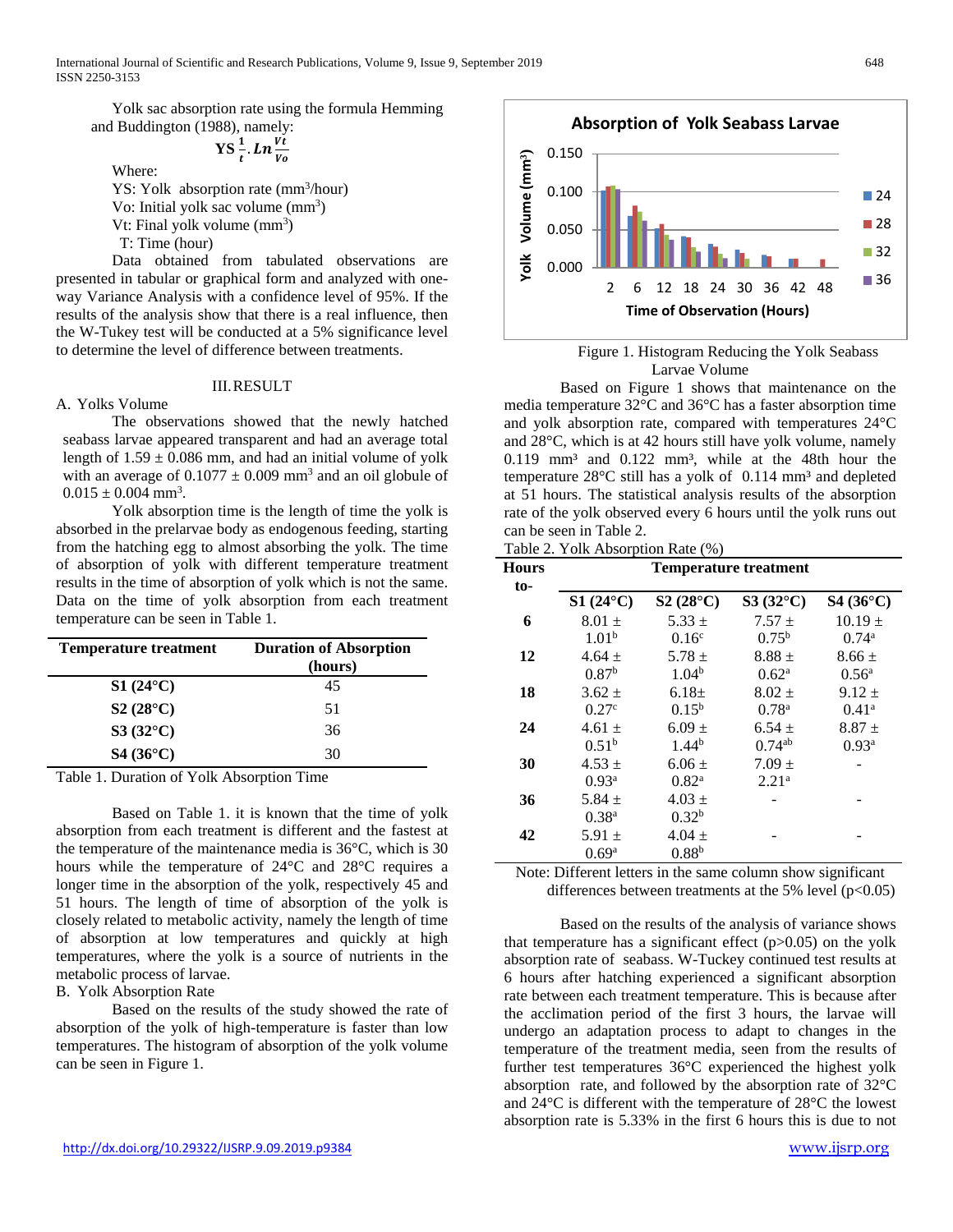much change in the initial temperature before the 29°C stocking to the treatment temperature.

Based on the results of statistical analysis the average value of the absorption rate of the yolk treatment temperature 32°C and 36°C respectively by 7.6% and 9.2%, while the rate of absorption of the yolk temperature of 24  $\degree$  C and 28  $\degree$  C is relatively the same which is 5.3% and 5.4%.

#### IV. DISCUSSION

The newly hatched seabass larvae appear transparent and have an average total length of  $1.59 \pm 0.086$  mm, and have an initial yolk volume with an average of  $0.1077 \pm 0.009$  mm<sup>3</sup> and an oil globule of  $0.015 \pm 0.004$  mm<sup>3</sup>. Compared with some previous results, the results of this study have the same size as the results of the research of Thepot and Jerry (2015) the initial length of the seabass larvae after hatching was 1.58  $\pm$  55 mm, with an oil globule diameter of 264  $\pm$  16 µm, Shadrin, and Pavlov (2015) the initial length of the newly hatched seabass larvae is 1.50 - 1.75 mm and has a size that is almost the same as other fish species such as red snapper of 1.56 - 1.87 mm (Purba, 1994). According to Sofia (1985), the initial length of larvae after hatching is closely related to differences in the total length of the parent, egg diameter, temperature and water salinity when hatching.

Based on Table 1, the treatment temperature of 36°C has the fastest absorption time of yolk which is 30 hours and the temperature of 28°C has the lowest duration of absorption which is 51 hours. while at 24°C the yolk runs out at 45 hours. This is closely related to metabolism at the beginning of maintenance, where during the acclimation process, the rate of absorption of yolk at 24°C is faster, which is caused by the process of adaptation to adapt to initial media temperature changes after stocking.

The results of Kohno's study (1986), reported that seabass yolk was absorbed for 60-70 hours at a medium temperature of 26-28°C. The difference in the length of time the yolk runs out is due to differences in the size of the initial yolk and environmental influences, especially differences in temperature, salinity and dissolved oxygen. The loss of yolk on the second day was also found in red snapper larvae (*Lutjanus campechanus*), which began to run out 55-70 hours (Williams, et al. 2004), Sofia (1985) larvae of baronang fish (*Siganus virgatus*) the yolk of the yolk was completely absorbed at 35 hours, Darma (2015) larvae of the sea pomfret (*Trachinotus blocii*) the yolk was absorbed for 46 hours. Long-time absorption of yolk at low temperatures and fast at high temperatures is caused by metabolic activity. Yolks in the early development phase are used as nutrients for the metabolic processes of larvae.

Based on Figure 1, the temperature of 32°C and 36°C has the fastest absorption of yolk, the rapid absorption rate of the yolk is closely related to larval growth, organ formation and maintenance of body condition (Pramono and Marnani, 2009). One of the most influential effects on the end of yolk absorption is due to environmental influences, especially temperature (Hart and Purser 1995; Usman 2003; Klimogianni et al. 2004) where an increase in temperature causes an increase in the process of yolk absorption in larvae.

The results of the analysis of variance showed that temperature had a significant effect (p>0.05) on the rate absorption rate of seabass yolk. W-Tuckey Test Results (table 2) temperature of 36°C provides the fastest response rate of yolk absorption compared to 32.28 and 24°C. This is consistent with the statement of Putri, et al. (2016) which states that high temperatures cause the absorption of yolks in larvae to increase which results in a rapid decrease in yolk volume. This is also consistent with the opinions expressed by Budiardi et al. (2005) which states that the metabolic activity with high temperatures will require large energy so that the rate of absorption of yolk becomes greater. At lower temperatures, metabolic activity runs slower so that the rate of absorption of the yolk is smaller.

Seabass larvae reared at 36°C have a faster yolk absorption time than those maintained at low temperatures, but at too high temperatures it does not provide good long and heavy growth responses. The time of rapid absorption of the yolk is directly proportional to the rate of absorption of the yolk, but not directly proportional to the growth response. At a medium temperature of 36°C, fish tend to be active so that the energy in the yolk is used to stimulate metabolism to achieve homeostasis in the body so that the yolk energy is only used for body maintenance.

## V. CONCLUSION

Observation of the development of seabass larvae at different temperatures is known that the temperature of 24°C, 28°C, 32°C, and 36°C affects the time of absorption of the yolk of 45, 51, 36, and 30 hours respectively. The results of the analysis of variants that show that temperature significantly affects the absorption in the early development phase of seabass larvae (*Lates calcarifer*)

#### Acknowledgments

This research was supported by the Center for Marine and Fisheries Education, the Ministry of Marine Affairs and Fisheries, Indonesia. We would like also to thanks the Center for Brackishwater Fisheries Aquaculture of Takalar,South Sulawesi, Indonesia for assisting laboratory and fieldwork

## **REFERENCES**

- [1] Budiardi T, W. Cahyaningrum dan I.Effendi. 2005. Efisiensi Pemanfaatan Kuning Telur Embrio Dan Larva Ikan Maanvis (*Pterophyllum scalare*) Pada Suhu Inkubasi Yang Berbeda. Jurnal Akuakultur Indonesia, 4 (1): 57–61
- [2] Darma T.S. 2015. Perkembangan Embrio dan Penyerapan Nutrisi Endogen Pada Larva dari Pemijahan Secara Alami Induk Hasil Budidaya Ikan Bawal Laut, *Trachinotus blocii,* Lac. Jurnal Ilmu dan Teknologi Kelautan Tropis, Vol. 7, No. 1, Hlm. 83-90
- [3] Hart P.R dan G.J. Purser. 1995. Effects Of Salinity And Temperature On Eggs And Yolk Sack Larvae Of The Greenback Flounder (*Rhombosolea tapirina*, Giinther, 1862). Elsevier Aquaculture. Australia
- [4] Hemming TA, Buddington RK. 1988. Yolk Absorption in Embryonic and Larval Fishes, In Hoar WS, And Randal DJ, (Editor), 1969, Fish Physiology, Vol XI, Part A: The